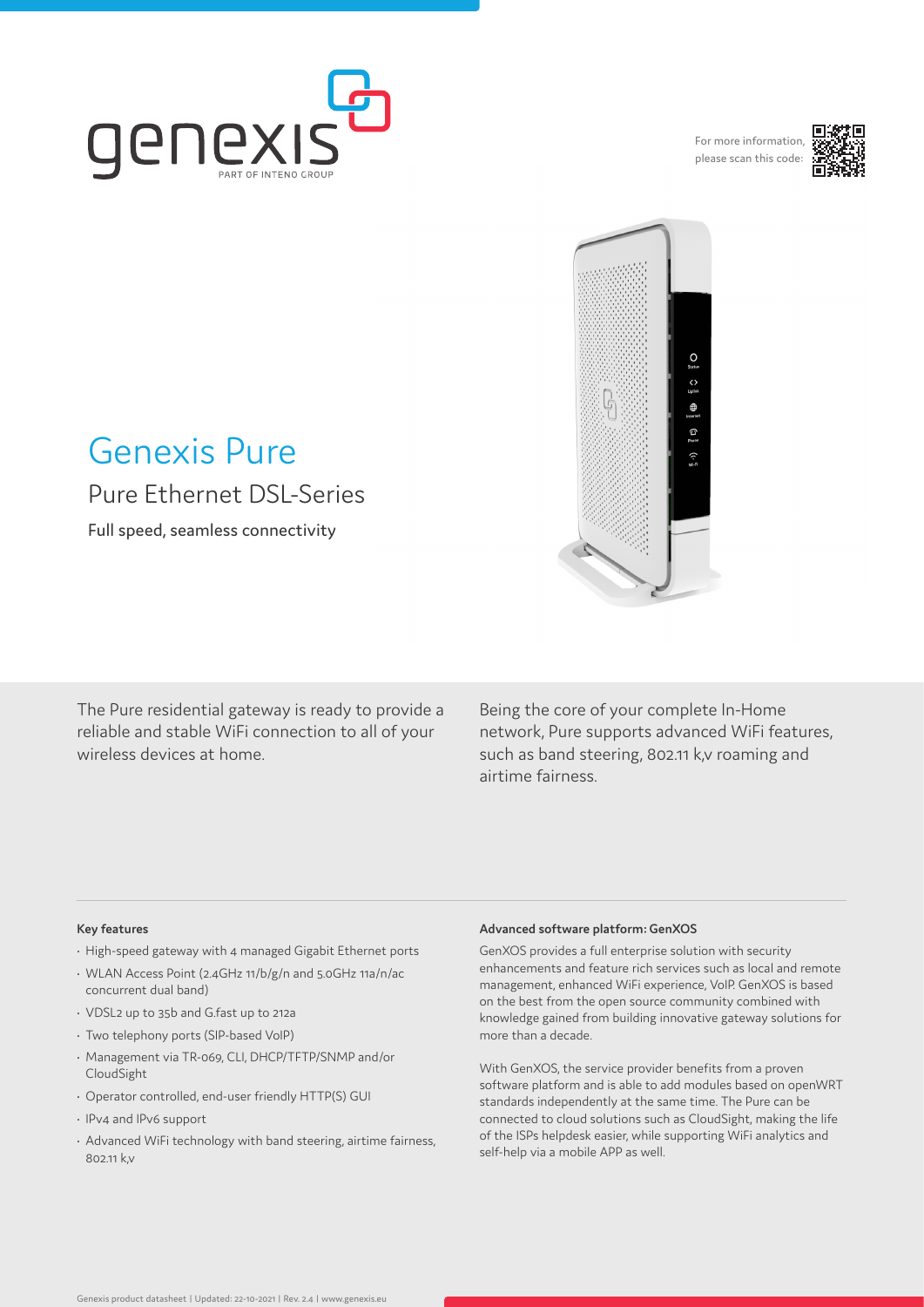## Product features and specifications Genexis Pure Ethernet DSL-Series

#### **General specifications**

Dimensions  $(H \times W \times D)$  38x156x232 mm Weight approx.  $420 g^*$ Power supply voltage 12 Vdc ± 10% Operating temperature  $0 - 40 °C^*$ Storage temperature  $0 - 70$  °C\*

#### **xDSL interface**

ED500 xDSL Intel® VRX518 chipset Support for ADSL(x) and VDSL2

ED504 G.Fast Intel® VRX619 chipset Support for VDSL2 and G.fast

**LAN interface** 4x 1000/100/10Base-T RJ45 interfaces

**WAN interface (Ethernet)** 1x 1000/100/10Base-T RJ45 interfaces

#### **Buttons and USB**

Power button Reset button (recessed) WPS/Pair button 1x USB 2.0

#### **Routing**

Line-speed (1000 Mbps) routing performance for packets > 256 byte. DHCP server / DNS proxy NAT / PAT UPnP VPN pass-through SPI Firewall DMZ and port forwarding/translation IGMP(v2/v3) snooping and proxy RTSP proxy for Video on Demand Static IPv4 Routing

#### **Voice features**

SIP based Voice-over-IP G.711 A-law / μ-law codec G.729 codec 5 REN support Line Echo Cancellation DTMF: In-band, RFC2833, SIP-Info Class 5 features

#### **Protocols**

IPv4/IPv6 dual stack concurrent DHCP(v4/v6) client PPPoE client

#### **WiFi interface**

Intel® GRX350-1200 SoC; WAV513 (2,4GHz), WAV524 (5GHz) IEEE 802.11 b/g/n, 2.4GHz 3x3 IEEE 802.11 a/n/ac, 5.0 GHz 4x4 (internal antennas)

#### **Software and WiFi Features**

GenXOS open source software Operator and end-user GUI/APP Band steering Airtime fairness Guest WiFi Seamless roaming (802.11 k,v) Auto channel/bandwidth selection Automatic channel selection WEP, WPA, WPA2 Multiple SSIDs supported

#### **Management and control**

TR-069, TR-098/TR-181, TR-104 SNMP, DHCP / TFT, IUP and CLI

#### **Status LEDs**

| Status                   |   |
|--------------------------|---|
| Uplink status(Fiber/DSL) | ◇ |
| Internet                 | ⊕ |
| Telephony status         |   |
| WiFi status              |   |

\* Subject to change

### Genexis Pure Ethernet DSL-Series product models

| Model       | Uplink type                        | LAN ports (Mbps) |             | VolP | <b>USB 2.0</b> | WLAN 3x3<br>$2.4$ GHz | WLAN 4x4<br>5.0 GHz |
|-------------|------------------------------------|------------------|-------------|------|----------------|-----------------------|---------------------|
| Pure ED500A | Ethernet + VDSL2 + ADSLx (Annex A) | 4x               | 10/100/1000 | 2x   | 1x             | 11n                   | 11ac                |
| Pure ED500B | Ethernet + VDSL2 + ADSLx (Annex B) | 4x               | 10/100/1000 | 2x   | 1x             | 11n                   | 11ac                |
| Pure ED504  | $Ethernet + VDSL2 + G.fast$        | 4x               | 10/100/1000 | 2x   | 1x             | 11n                   | 11ac                |